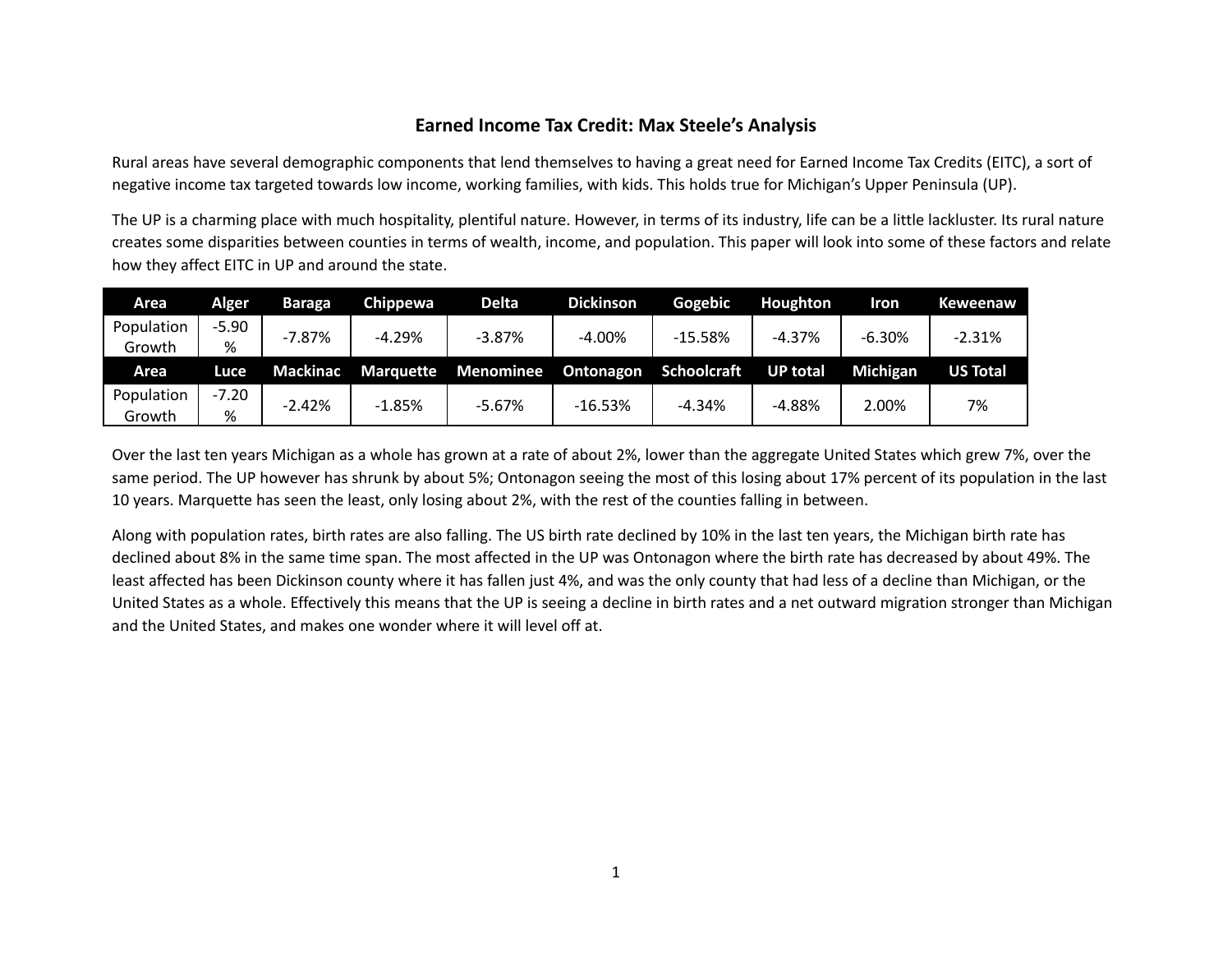| Area                    | <b>US total</b> | Michigan    | <b>UP total</b> | Alger  | <b>Baraga</b> | Chippewa | <b>Delta</b>                                       | <b>Dickinson</b> | Gogebic |
|-------------------------|-----------------|-------------|-----------------|--------|---------------|----------|----------------------------------------------------|------------------|---------|
| Birth rate  <br>decline | $-10%$          | -8%         | $-18%$          | $-14%$ | $-20%$        | $-26%$   | $-17%$                                             | $-4%$            | $-18%$  |
|                         |                 |             |                 |        |               |          |                                                    |                  |         |
| <b>Area</b>             | Houghton        | <b>Iron</b> | Keweenaw        | Luce   |               |          | Mackinac Marquette Menominee Ontonagon Schoolcraft |                  |         |



Median income has been rising over the last 10 years, even when accounting for increases in inflation, of which has seen about a 17% increase from 2010-2020 and 23% increase since 2010. Though, only five counties' personal income grew at a faster rate than the state of Michigan (Alger, Gogebic, Iron, Mackinac, Keweenaw). However every county's per-capita wage rate grew at a faster pace than the overall US rate. The fastest-growing county was surprisingly Gogebic. While losing the most people, wages grew at a real rate of about 47%; this is compared with a growth across the United states of about 5%, and a Michigan growth rate of about 42%. The lowest growth in wage rate was seen by Marquette county where there was a real growth rate of about 19%. This makes sense, because Marquette has historically had the strongest economy, highest GDP, and most likely the least room for growth of this nature.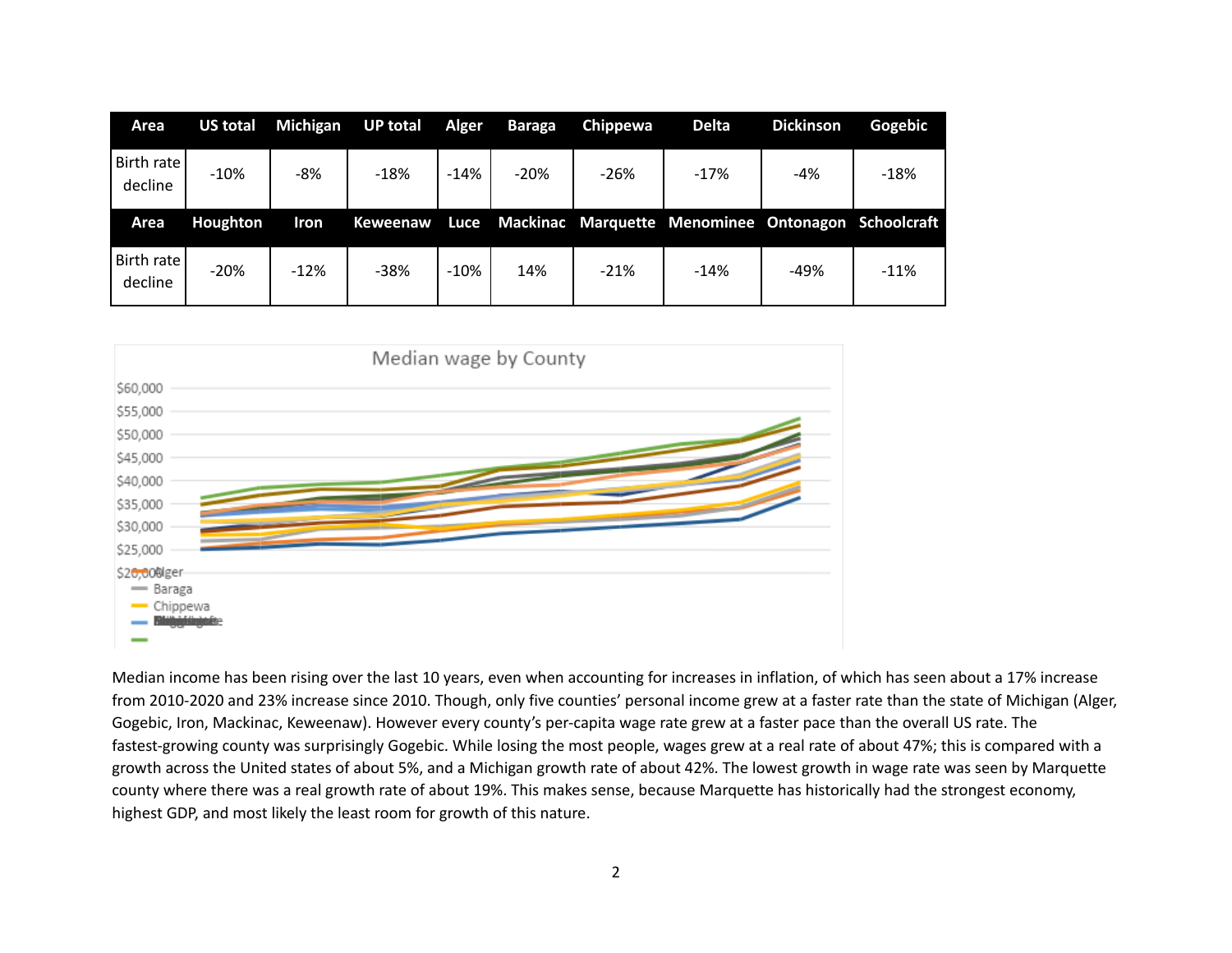| Area                  | Michigan        | Alger | Baraga | <b>Chippewa</b> | <b>Delta</b>                                                     | <b>Dickinson</b> | Gogebic | Houghton | <b>Iron</b> |
|-----------------------|-----------------|-------|--------|-----------------|------------------------------------------------------------------|------------------|---------|----------|-------------|
| Median wage<br>Growth | 49%             | 50%   | 44%    | 41%             | 40%                                                              | 48%              | 64%     | 48%      | 52%         |
|                       |                 |       |        |                 |                                                                  |                  |         |          |             |
| Area                  | <b>Keweenaw</b> |       |        |                 | Luce Mackinac Marquette Menominee Ontonagon Schoolcraft UP total |                  |         |          | Us total    |

EITC is targeted at people who have children and are part of the "working poor" which is defined by the bureau of labor statistics as people who spent at least 27 weeks in the labor force (that is, working or looking for work) but whose incomes still fell below the official poverty line or those that are close to this level. Those who do not have an earned income (income from legal employment), are ineligible to receive this income tax credit.

In a way, the EITC works as a sort of "Negative Income Tax," a term brought into the vernacular by economist Milton Friedman in the 1960's [\(https://mitsloan.mit.edu/ideas-made-to-matter/negative-income-tax-explained#:~:text=The%20idea%20of%20a%20negative,many%20addition](https://mitsloan.mit.edu/ideas-made-to-matter/negative-income-tax-explained#:~:text=The%20idea%20of%20a%20negative,many%20additional%20benefits%2C%20as%20well) [al%20benefits%2C%20as%20well](https://mitsloan.mit.edu/ideas-made-to-matter/negative-income-tax-explained#:~:text=The%20idea%20of%20a%20negative,many%20additional%20benefits%2C%20as%20well)). The benefits that come from the cash returns are different from those that come with in-kind benefits, things such as housing or food. It allows people to purchase what they feel they need most, which tends to work better, and more efficiently than their in-kind counterparts. [\(https://www.theatlantic.com/international/archive/2015/09/welfare-reform-direct-cash-poor/407236/](https://www.theatlantic.com/international/archive/2015/09/welfare-reform-direct-cash-poor/407236/))

The tax credit is based upon three different factors, the first being the amount of kids that you have either 0, 1, 2, or 3+. How you classify your relationship, single, married, or qualifying widow (single and qualifying widow get the same credit). Finally, income is considered, with each different category having its own minimum and maximum qualifying income. The highest total EITC goes to a couple with three children. However, when looking at proportionality, a single parent with three kids receives the most per-capita.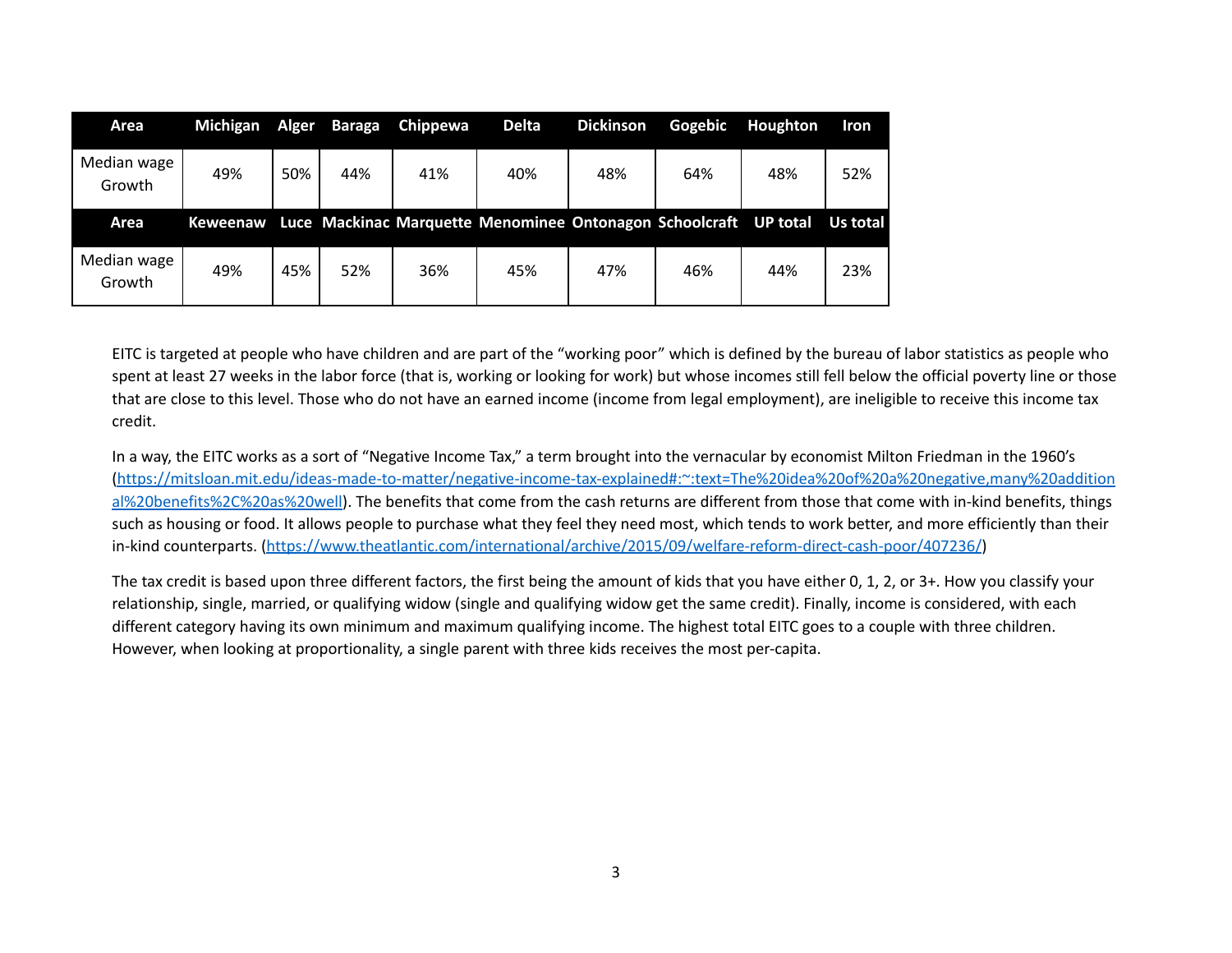

Source: Urban-Brookings Tax Policy Center (2021); Internal Revenue Procedure 2020-45, Internal Revenue Service; and H.R. 1319, "American Rescue Plan Act of 2021," 117th Cong. (2021.)

Notes: Assumes all income comes from earnings. Amounts are for taxpayers filing a single or head-of-household tax return. For married couples filing a joint tax return, the credit begins to phase out at income \$5,940 higher than shown, or \$5,950 if the couple has children.

A household gets increasingly more money back as they earn more money. The incentive starts at zero, and increases as they earn more money eventually plateauing once they hit the minimum full threshold amount. The tax credit stays steady as the household earns more until they reach the maximum earned income plateau threshold, after which, the credit is reduced until they reach the maximum income level. The point where the credit is ends for the highest possible allowance is \$57,414 for a married couple with three children.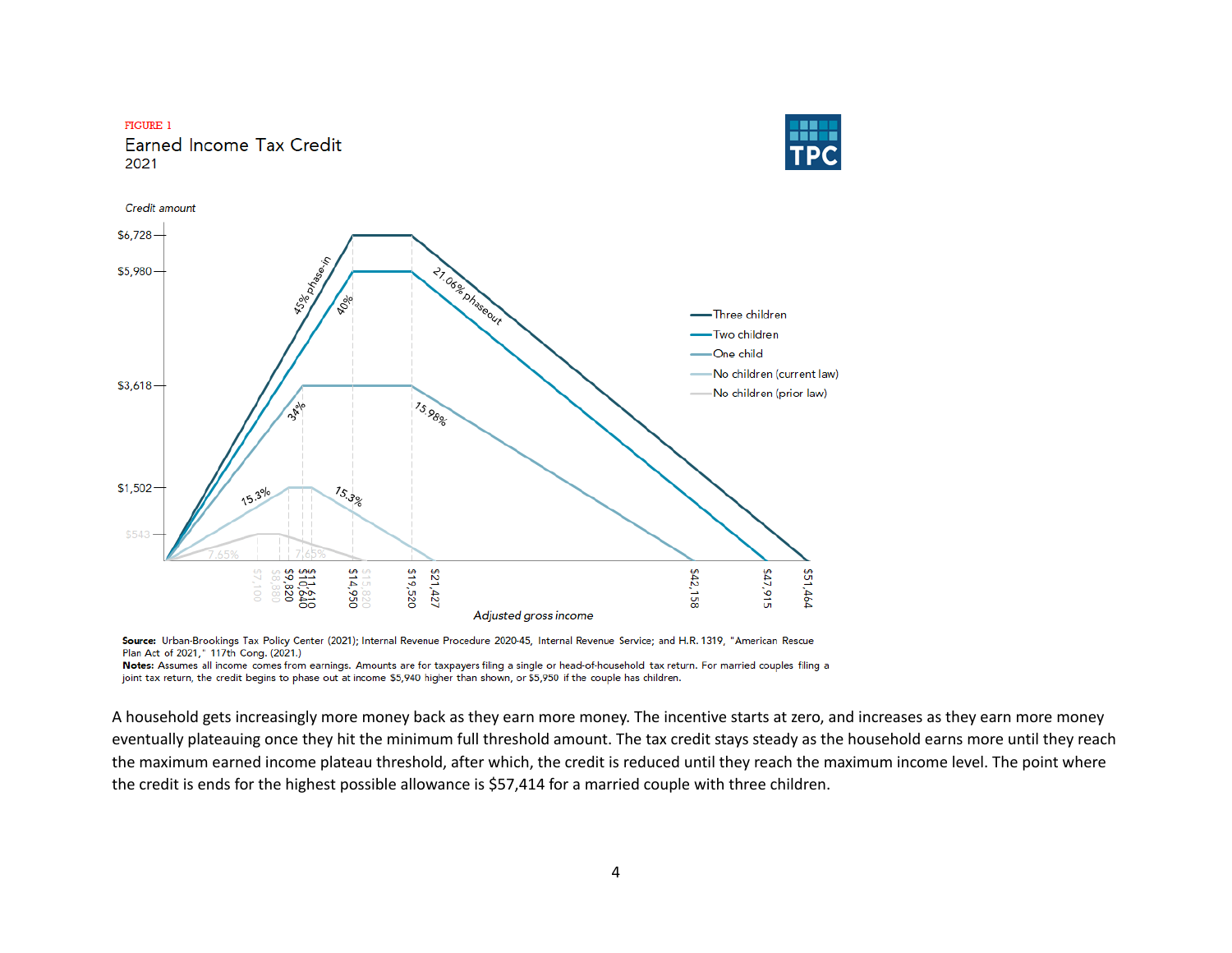| <b>Children or Relatives</b><br><b>Claimed</b> | <b>Maximum AGI</b><br>(filing as Single, Head of<br>Household, Widowed or Married<br><b>Filing Separately*)</b> | <b>Maximum AGI2</b><br>(filing as Married Filing Jointly) |
|------------------------------------------------|-----------------------------------------------------------------------------------------------------------------|-----------------------------------------------------------|
| Zero                                           | \$21,430                                                                                                        | \$27,380                                                  |
| <b>One</b>                                     | \$42,158                                                                                                        | \$48,108                                                  |
| Two                                            | \$47,915                                                                                                        | \$53,865                                                  |
| <b>Three</b>                                   | \$51,464                                                                                                        | \$57,414                                                  |

Due to President Biden's American Rescue Plan there has been an increase in the credit available to those who are low income but childless. This was seen as a major flaw in the efficacy of EITC, as it was much more geared towards families with children. This is typical of 1970's-era policies as the demographics of the United States had a higher birth rate, and the growth of the nation was prioritized, and even incentivized. However, America's demographic make-up has been changing and as we move further into the 21<sup>st</sup> century this is something that policy makers must realize and adapt to. In the graph above the difference between last year's tax credit and this year is shown.

Along with federal EITC, states can also have a version. This is typically a supplement to the federal EITC where each state receives a tax credit equal to a proportion of the federal tax credit. States can use the same classifications for EITC the federal government does, so this makes it fairly



straightforward to implement. Michigan does this and their proportional rate is currently at 6% of the federal EITC, though there are proposals to change this. In Michigan, if a married family with 2 children were to receive the maximum credit of \$5,980 they would receive that plus a credit of \$358.8 on their state income tax.

Not every state offers a state refund for the EITC, but states who choose to do so can set their own levels. Across the US they range from 3% in Montana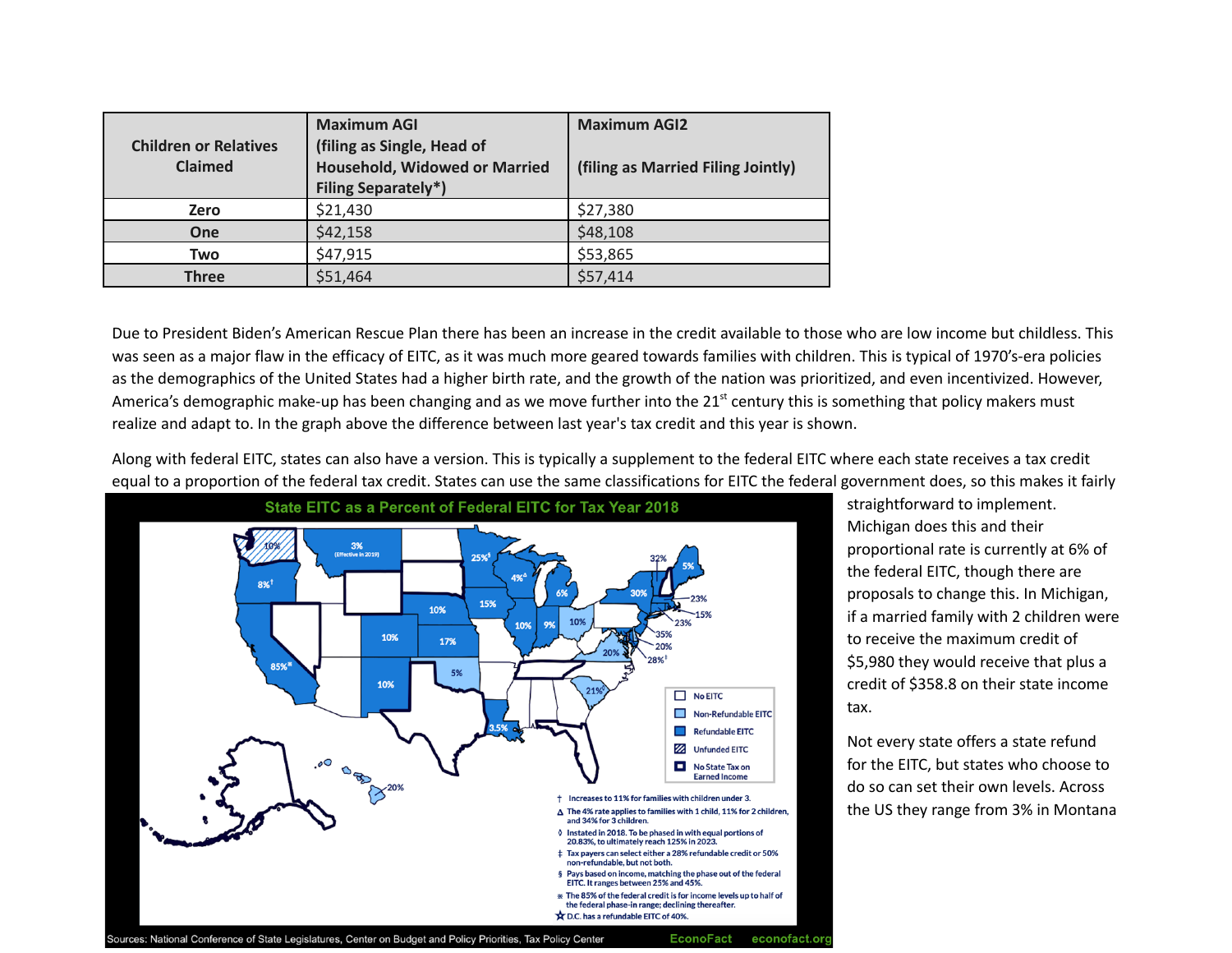up to 85% in California. South Carolina is planning on expanding their credit to 125% by 2023, which would make it the top matching state. Some states try to provide support for gaps in what the federal government provides, i.e. people who are filling without kids. Though support in some states may also be given to those with more than 3 kids. All in all, not all states choose to follow the federal guidelines explicitly, but many of the state guidelines are similar to the federals.

The demographics that tend to most use the EITC fall into two main categories, primarily the main recipients are those in urban areas. After that the second most common recipient is someone in a rural area. Those who reside in suburbs tend to not be affected, as these are typically affluent areas. The scope of this paper focuses on those in rural areas such as the UP. As the main determinant of eligibility is income, rural areas tend to be disproportionately affected. This can be due to the lack of opportunities in these rural areas, as well as the higher prevalence of underemployment and informal jobs (such as working for a family member/friend doing under the table work).

Michigan's Upper Peninsula is highly rural, with the Hancock/Houghton area and the Harvey/Marquette/Ishpeming/Negaunee being two notably non-rural areas, though they tend to be exceptions in the UP. Due to per-capita income levels in the UP typically lower than the nationwide levels (in all counties except Dickinson, Gogebic, Iron, Keweenaw, Mackinac, and Menominee), and lower than the Michigan average in every county except Dickinson, one can expect the amount of EITC payments made to be higher than in other non-rural areas (though still lower than urban areas).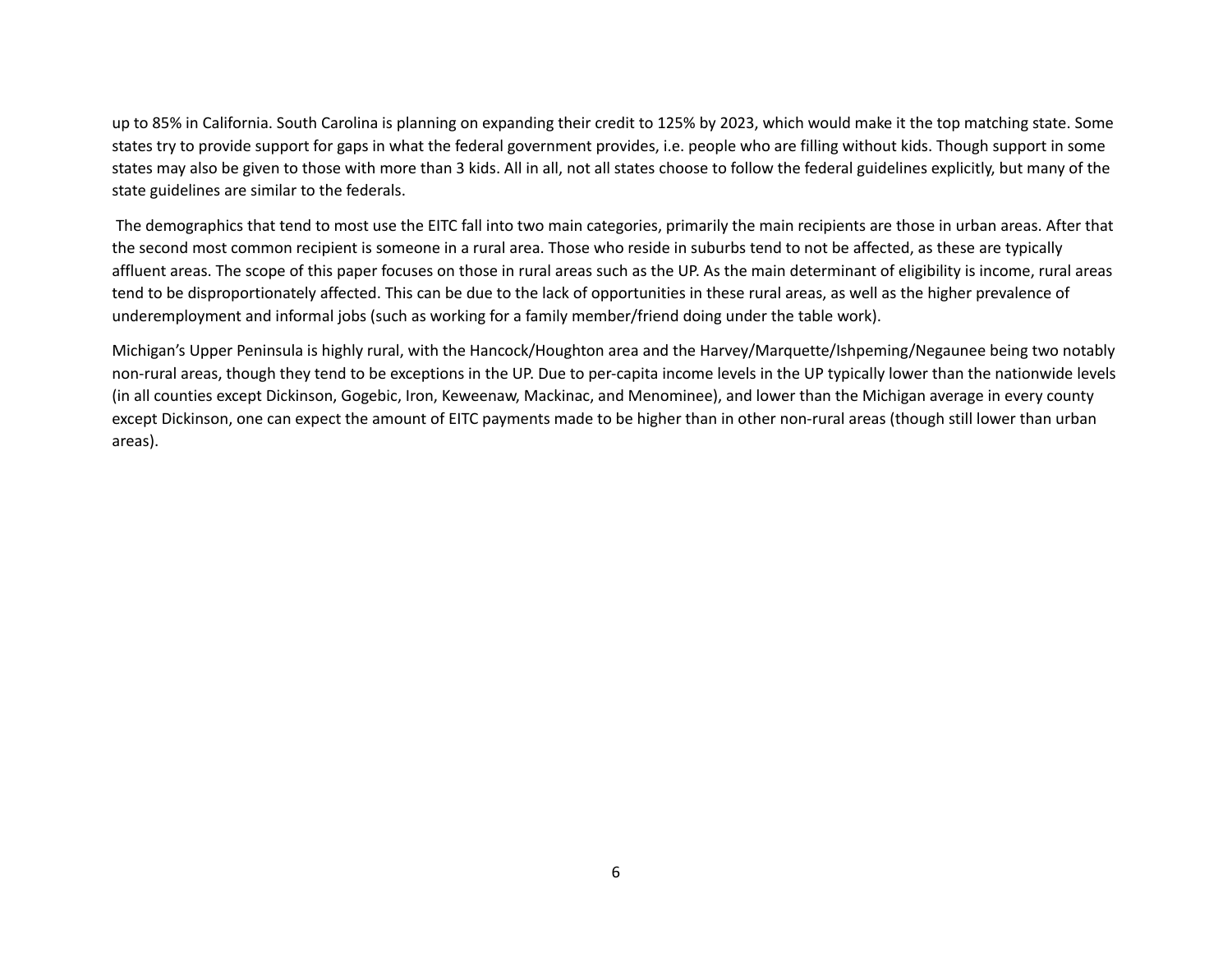|               |            | <b>State EITC</b>       | 100%               | <b>State EITC</b>  | 200%               | <b>State EITC</b>  | 333%               |
|---------------|------------|-------------------------|--------------------|--------------------|--------------------|--------------------|--------------------|
|               |            | 6%                      |                    | 12%                |                    | 20%                |                    |
|               | County POP | EITC credit             | <b>EITC</b> credit | <b>EITC</b> credit | <b>EITC</b> credit | <b>EITC</b> credit | <b>EITC</b> credit |
| County        |            |                         | per capita         |                    | per capita         |                    | per capita         |
|               | 9,933,445  |                         | \$12               |                    | \$24               |                    | \$40               |
| Michigan      |            | \$118,064,22            |                    | \$236,128,44       |                    | \$393,547,40       |                    |
|               |            | 0                       |                    | 0                  |                    | 0                  |                    |
| Alger         | 9,115      | \$70,560                | \$8                | \$141,120          | \$15               | \$235,200          | \$26               |
| <b>Baraga</b> | 8,536      | \$91,980                | \$11               | \$183,960          | \$22               | \$306,600          | \$36               |
| Chippewa      | 37,696     | \$414,840               | \$11               | \$829,680          | \$22               | \$1,382,800        | \$37               |
| Delta         | 36,225     | \$366,420               | \$10               | \$732,840          | \$20               | \$1,221,400        | \$34               |
| Dickinson     | 25,515     | \$251,820               | \$10               | \$503,640          | \$20               | \$839,400          | \$33               |
| Gogebic       | 15,349     | \$158,460               | \$10               | \$316,920          | \$21               | \$528,200          | \$34               |
| Iron          | 11,182     | \$120,900               | \$11               | \$241,800          | \$22               | \$403,000          | \$36               |
| Keweenaw      | 2,139      | \$15,480                | \$7                | \$30,960           | \$14               | \$51,600           | \$24               |
| Luce          | 6,341      | \$62,460                | \$10               | \$124,920          | \$20               | \$208,200          | \$33               |
| Mackinac      | 10,694     | \$113,520               | \$11               | \$227,040          | \$21               | \$378,400          | \$35               |
| Menominee     | 23,221     | \$230,460               | \$10               | \$460,920          | \$20               | \$768,200          | \$33               |
| Ontonagon     | 5,931      | \$45,720                | \$8                | \$91,440           | \$15               | \$152,400          | \$26               |
| Schoolcraft   | 7,990      | \$85,920                | \$11               | \$171,840          | \$22               | \$286,400          | \$36               |
|               |            | Estimated               |                    |                    |                    |                    |                    |
|               |            | \$                      | \$                 | \$                 | \$                 | \$                 | \$                 |
| Marquette     | 66,699     | 676,430                 | 10                 | 1,352,850          | 20                 | 2,254,750          | 34                 |
| Houghton      |            | \$                      | \$                 | \$                 | \$                 | \$                 | \$                 |
|               | 35,684     | 347,160                 | 10                 | 694,330            | 19                 | 11,572,240         | 32                 |
| UP total      |            | $\overline{\mathsf{S}}$ | \$                 | \$                 | \$                 | $\mathsf{\dot{S}}$ | \$                 |
|               | 302,317    | 3,052,130               | 10                 | 6,104,260          | 20                 | 10,173,767         | 34                 |
| UP/Michigan   | 3.04%      | 2.59%                   | 84.91%             | 2.59%              | 84.95%             | 2.59%              | 84.94%             |

However, all these things aside the UP as a whole still takes in less money per-capita than Michigan does in average per-capita. There are a couple of reasons that this might be, most notably, that the population of poor people in Michigan's lower peninsula, specifically large urban population